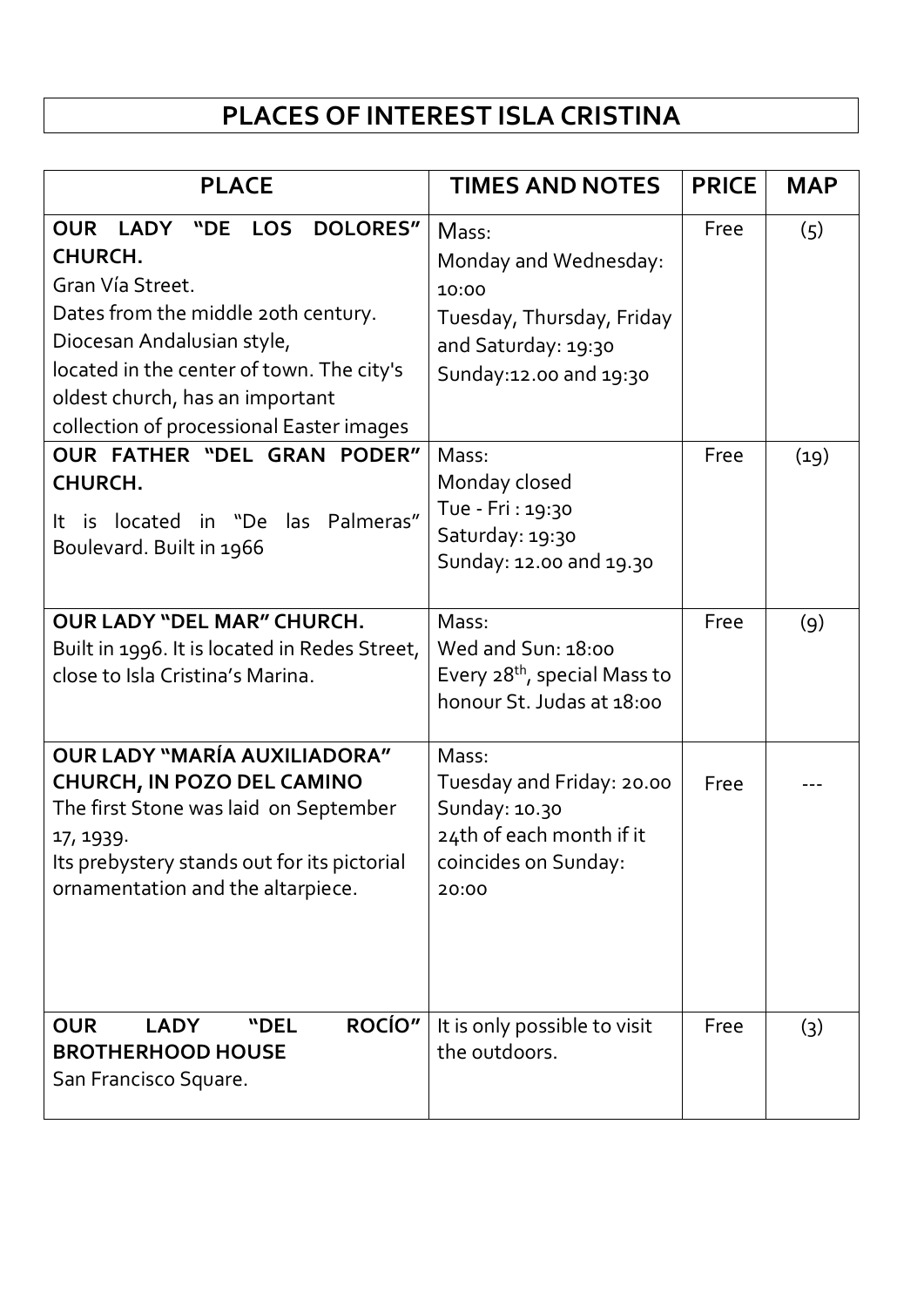## **PLACES OF INTEREST ISLA CRISTINA**

| <b>PLACE</b>                                                                                                                                                                                                                                                                                   | <b>TIMES AND NOTES</b>                                                                                                                                                                    | <b>PRICE</b> | <b>MAP</b>           |
|------------------------------------------------------------------------------------------------------------------------------------------------------------------------------------------------------------------------------------------------------------------------------------------------|-------------------------------------------------------------------------------------------------------------------------------------------------------------------------------------------|--------------|----------------------|
| <b>SAN FRANCISCO COURTYARD</b><br>HOUSE.<br><b>San Francisco Street</b><br>neighbourhood courtyard<br>Old<br>that hosts the Central Tourist<br>Office.                                                                                                                                         | It is only possible to visit the<br>outdoors.                                                                                                                                             | Free         | (2)                  |
| <b>BLAS INFANTE HOUSE.</b><br>Diego Pérez Pascual Street.<br>Known to be home of Blas Infante<br>(Andalusian patriotic) from 1929<br>to 1931.                                                                                                                                                  | It is only possible to visit the<br>outdoors.                                                                                                                                             | Free         |                      |
| HOUSES WHICH BELONGED<br><b>CRISTINA</b><br><b>TO</b><br><b>THE</b><br><b>ISLA</b><br><b>BOURGEOISIE OF</b><br><b>THE</b><br><b>XIX</b><br><b>CENTURY RELATED TO THE</b><br><b>MARINE INDUSTRY.</b><br>They are situated between De Las<br><b>Flores Boulevard and San</b><br>Francisco Square | It is only possible to visit the<br>outdoors.                                                                                                                                             | Free         | $(3 \text{ and } 4)$ |
| <b>CARNIVAL GUIDED TOUR.</b><br>Start at the Tourist Office at the<br>"Carnival<br>Showroom"<br>and<br>continues for the theatre "Horacio<br>Noguera" where is the awards to<br>Carnival " plaque of Pitos de Caña<br>and Patitas"                                                             | The route is identified for<br>plaque on the floor of the<br>streets.<br>You could do the route with<br>augmented reality if you<br>download the application<br>" Discover Isla Cristina" | Free         | (2)                  |
| "LA UNIÓN" CASINO.<br>Built in 1922. It preserves its<br>original design and ceramic. Now<br>it hosts a café.                                                                                                                                                                                  | It is only possible to visit the<br>outdoors.<br>De las Flores Square                                                                                                                     | Free         | (4)                  |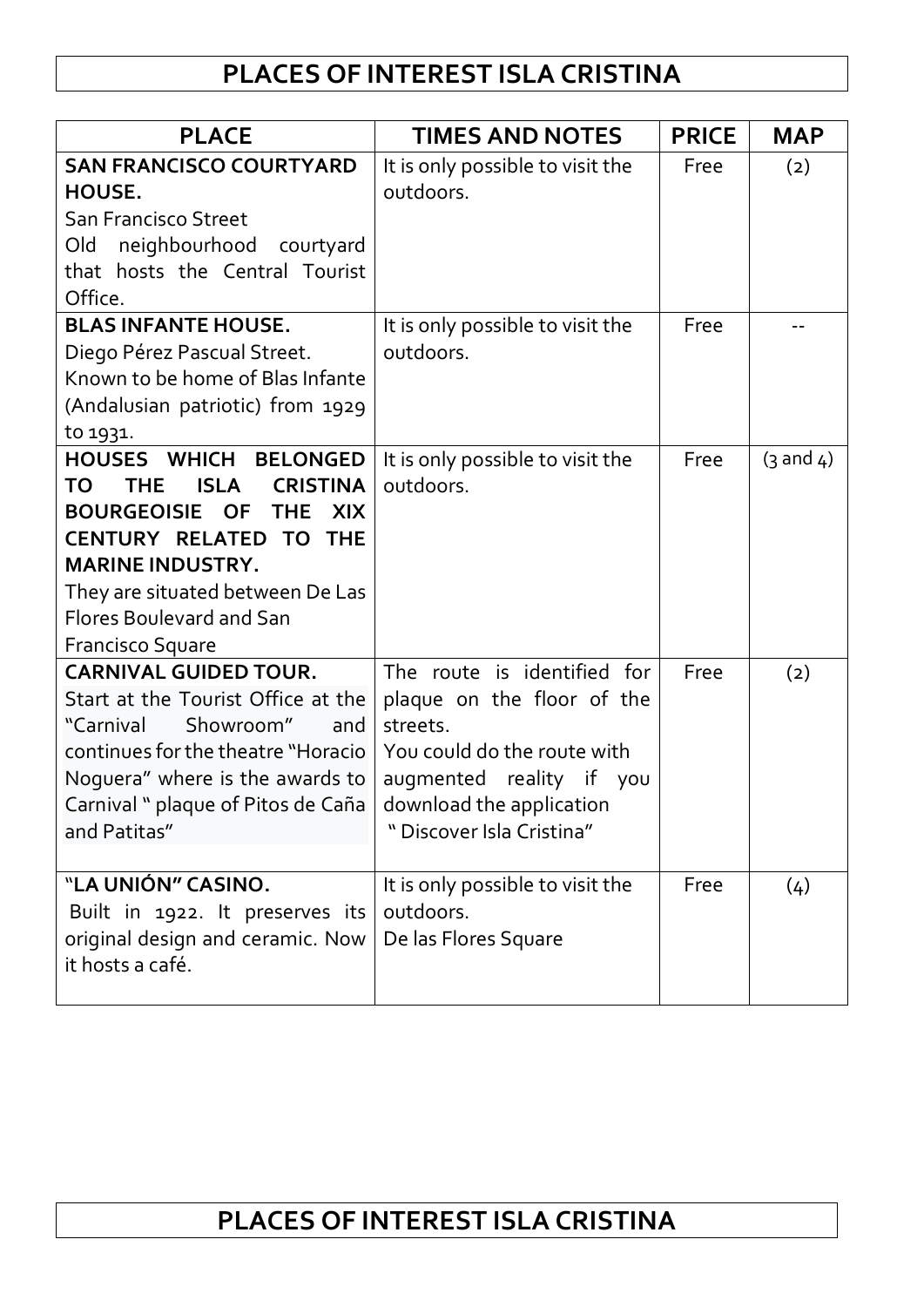| LIBRARY.                                                                                                                                                                                                         |                                                                                                                                                                                                                                                                                                                                                  |                                                                                            |      |
|------------------------------------------------------------------------------------------------------------------------------------------------------------------------------------------------------------------|--------------------------------------------------------------------------------------------------------------------------------------------------------------------------------------------------------------------------------------------------------------------------------------------------------------------------------------------------|--------------------------------------------------------------------------------------------|------|
|                                                                                                                                                                                                                  | Mon-Fri.: 9:00 - 14:00                                                                                                                                                                                                                                                                                                                           | Free                                                                                       |      |
| Pérez<br>"Román<br>Situated<br>in                                                                                                                                                                                | $16:00 - 20:00$                                                                                                                                                                                                                                                                                                                                  |                                                                                            |      |
| Romeu" house.                                                                                                                                                                                                    |                                                                                                                                                                                                                                                                                                                                                  |                                                                                            |      |
| Tel: 655 74 78 88                                                                                                                                                                                                |                                                                                                                                                                                                                                                                                                                                                  |                                                                                            |      |
| OLÍAS"<br>"PINTORA CHARO                                                                                                                                                                                         | Only open when ther is an                                                                                                                                                                                                                                                                                                                        | Free                                                                                       | (15) |
| MUNICIPAL ART GALLERY.                                                                                                                                                                                           | ongoing exhibition                                                                                                                                                                                                                                                                                                                               |                                                                                            |      |
| Sitges Street. Next to the                                                                                                                                                                                       |                                                                                                                                                                                                                                                                                                                                                  |                                                                                            |      |
| "Horacio Noguera" Municipal<br>Theatre                                                                                                                                                                           |                                                                                                                                                                                                                                                                                                                                                  |                                                                                            |      |
|                                                                                                                                                                                                                  |                                                                                                                                                                                                                                                                                                                                                  |                                                                                            |      |
| <b>LONJA</b><br><b>GUIDED</b><br><b>TOUR</b><br><b>DE</b><br><b>ISLA CRISTINA.</b>                                                                                                                               | Explanatory visit about the<br>operation of the fish market,<br>fishing methods and types of<br>boats.<br>Pre-booking.<br>Mon-Fri: 16:00                                                                                                                                                                                                         | 6€<br>(children<br>under 12<br>years of<br>age<br>free)                                    |      |
|                                                                                                                                                                                                                  | Organized by Marine Routes                                                                                                                                                                                                                                                                                                                       |                                                                                            |      |
|                                                                                                                                                                                                                  | Tel: 655 55 23 71                                                                                                                                                                                                                                                                                                                                |                                                                                            |      |
| <b>FOOD MARKET.</b>                                                                                                                                                                                              | Mon-Sat: 9:00 -14:00h.                                                                                                                                                                                                                                                                                                                           |                                                                                            | (16) |
| Ayamonte Street. Also, a weekly<br>market is hosted in Carnaval                                                                                                                                                  |                                                                                                                                                                                                                                                                                                                                                  |                                                                                            |      |
|                                                                                                                                                                                                                  |                                                                                                                                                                                                                                                                                                                                                  |                                                                                            |      |
| Avenue (Sunday morning).<br><b>STREET MARKET.</b>                                                                                                                                                                | Sunday : 10:00 - 14:00                                                                                                                                                                                                                                                                                                                           |                                                                                            |      |
| It's set up on Carnival Avenue.                                                                                                                                                                                  |                                                                                                                                                                                                                                                                                                                                                  |                                                                                            |      |
| ISLA CRISTINA'S NATURAL<br><b>SALT MARSHES, BIOMARIS</b><br>Guided tours or free access to<br>the Salt Marshes and shop.<br>Guided Tours: (+34) 959 343544<br>$-(+34)$ 687 312 063<br>info@flordesalbiomaris.com | Access to the salt marshes and<br>shop:<br>Mon - Fri: 9:00 - 14:00<br>17:00 - 19:00<br>Saturday : 9:00 - 14:00<br>Sunday : Closed<br>Acsess to the lake :<br>Mon - Fri: 9:00 - 14:00<br>17:00 - 19:00<br>Saturday : 9:00 - 14:00<br>Sunday : Closed<br>Guided visits:<br>Mon-Fri: Advance reservation<br><b>PLACES OF INTEREST ISLA CRISTINA</b> | Pool:<br>6€<br>Guide<br>visits:<br>Adults:<br>7€<br>children<br>$(6 - 12)$<br>years)<br>5€ |      |